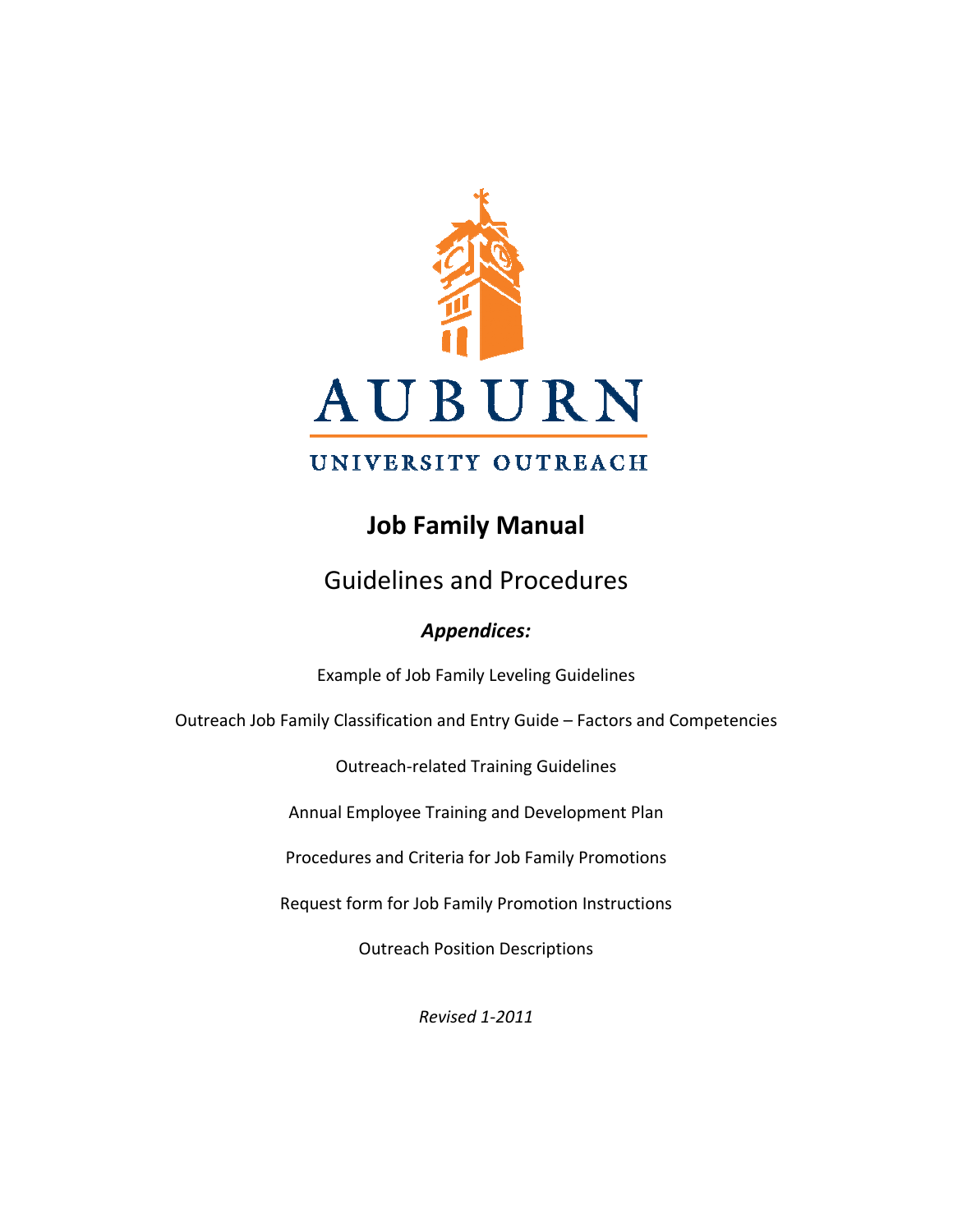# **Job Families Explanation and Guidelines**

### **Definition**

A job family is defined as a series of progressively higher, related jobs distinguished by levels of knowledge, skills, and abilities (competencies) and other factors, and providing promotional opportunities over time.

## **Purpose**

Job families:

- Improve competencies of the workforce through better selection and placement;
- Increase training and development participation;
- Increase retention of competent employees;
- Improve individual performance and contribution;
- Provide flexibility to line managers in staffing decisions;
- Provide flexibility to line managers when assigning job duties.

### **General Characteristics**

Job families are designed to take advantage of successful human resource strategies such as:

- General job descriptions;
- Broad salary structures;
- Flatter organizational structures;
- Competency/skill based salary management;
- Comprehensive position management;
- Decentralized position classification decisions;
- Greater emphasis on individual development.

### **General Features**

### **Placing Jobs in a Job Family**

A job family is a series of jobs involving work of the same nature, but requiring different levels of skill and responsibility. For example, it is quite common to find an accountant's job in a job family. An entry level accountant would be one who has recently graduated from college, who has little experience, whose skills are being developed and who would be given responsibilities at a lower level than those with experience. On the other hand, a senior level accountant would be one with many years of experience whose skills and competencies are exemplary and who completes job duties of a high level. Thus, the value of an accountant varies widely based on his/her experience, competencies, and the level of responsibilities being completed.

Not all jobs can be placed into a job family. Some jobs consist of very routinized, repetitive work. Others require extensive experience and specific competencies or credentials prior to being placed into the job. The value of such jobs is typically more narrowly defined; therefore, such jobs are not placed into a job family.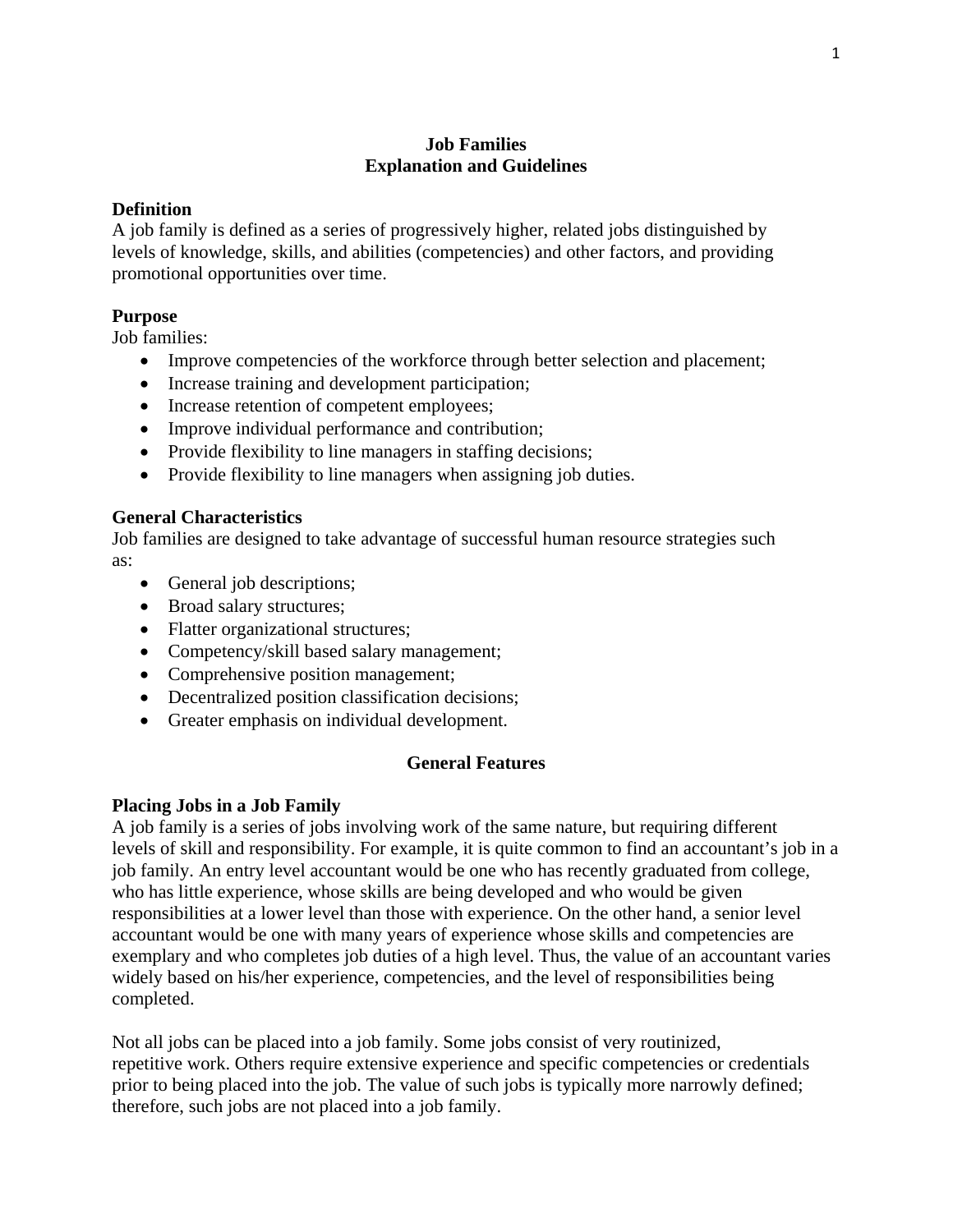#### **Defining Job Family Levels**

Job families function to provide both a structure for departmental human resource decisions and a career ladder by which an employee may plan his/her professional growth and advancement.

A job description for a job within a job family describes, in broad terms, the duties and responsibilities one would be expected to perform at the various levels within a job family. The levels within a job family are defined more on the competencies expected of the employee rather than a list of specific tasks and responsibilities. The number of levels for a job family is determined by the value of the job in the marketplace and to the institution.

When recruiting for a position within a job family, the supervisor may recruit for a broad skill set ranging across several levels of a job family and then assign the specific level based on the competency of the selected candidate. Promotions of individuals within a job family are tied to demonstrated competencies and performance, completion of individual development activities and the needs of the department.

Supervisors of employees in a job family have primary responsibility for deciding on the level of the job family assigned to an individual. Placement of an individual at a particular level within a job family is dependent upon the competencies of the individual, the level of responsibility, and the needs of the department. However, employees in a job family are also empowered because promotions focus on individual performance, development and training based on the competencies established for each level.

#### **Determining Salary Grade Levels**

Salary grade levels for jobs within a job family are based on salary survey information and internal equity. Auburn University uses a blend of salary survey information and an internal job evaluation system to determine the value or salary grades for the various levels within a job family.

The assignment of an employee to a particular grade level in a job family is based on the competencies identified for each level. For example, **entry level** positions are characterized by more routine work under close supervision. However, at the **mid-range or intermediate levels**, positions follow established guidelines, but work under more general supervision. Finally, at the **advanced level**, incumbents are working more independently, and in some cases are leading projects or work in their area. The job description for a job within a job family has "job family leveling guidelines" that provide descriptions of the responsibilities, knowledge and education and experience required for each level of the job family. These "leveling guidelines" provide a broad description of the requirements of each level and are designed to assist a supervisor in determining the appropriate level for an employee.

#### **Key Elements of Job Families**

Assignment/Promotions to a level within a job family:

- Are based on identified competencies and needs of the department;
- Are based on supervisor recommendation and/or committee review;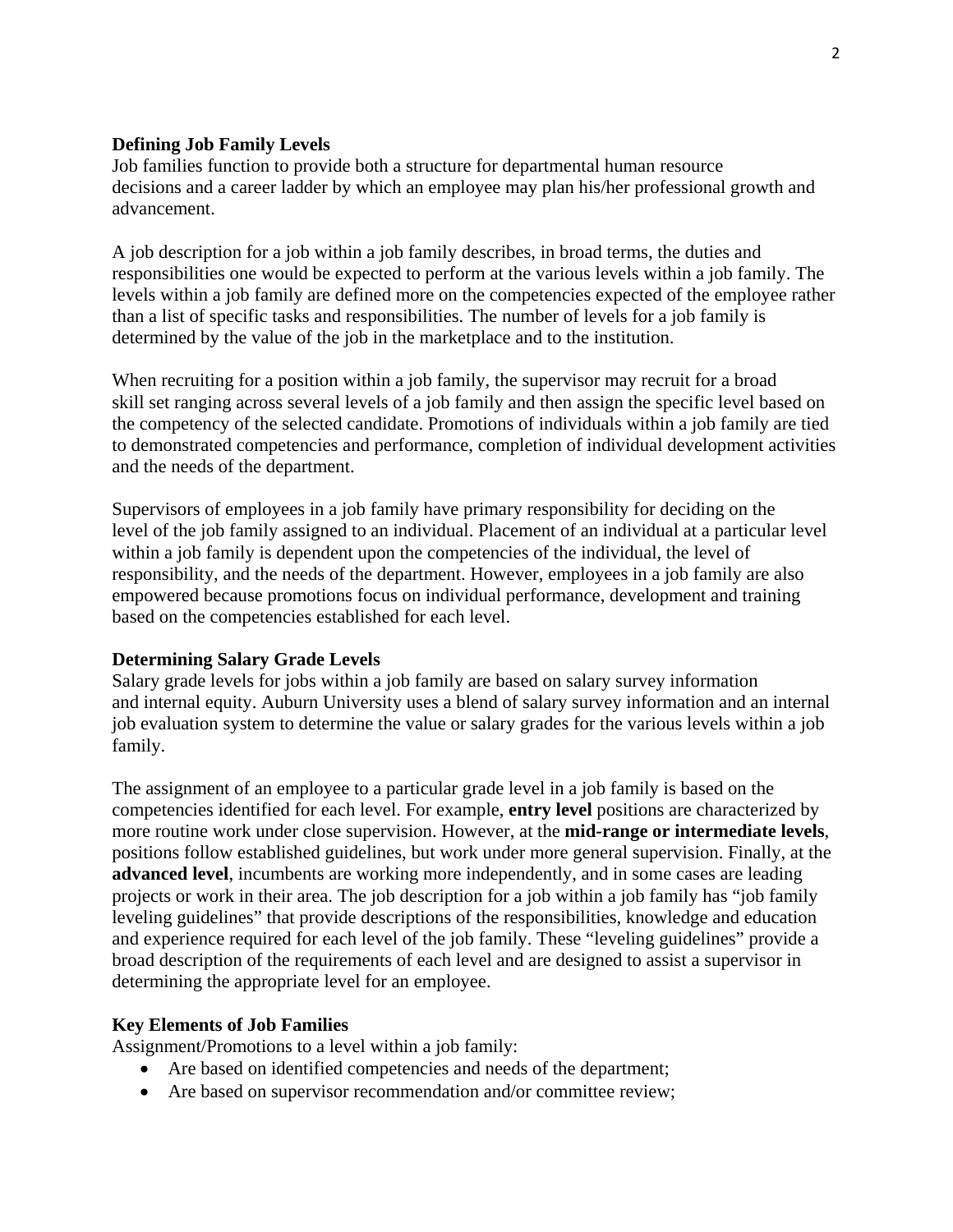- Are made concurrent with annual budget cycle;
- Must follow the standard request/approval procedures.

Performance standards:

- Focus on increasingly higher levels of responsibilities;
- Focus on individual competencies and acquisition of new competencies;
- Focus on contributions to team, departmental image and service;
- Must be met or exceeded to qualify for promotion to a higher level.

Promotional opportunities:

- Are non-competitive;
- Must be initiated by supervisor based on organizational objectives;
- Are based on recognized increases in job responsibilities, competencies and
- quality of performance;
- Are based on completion of development plans, assigned training and/or time in
- service;
- Are considered and approved during annual job family promotion cycle only.

Development/training opportunities:

- Are identified by the supervisor as part of annual performance review cycle;
- Are based on competencies established for each level;
- May include job enrichment activities, job rotation, AU HRD programs, in-house,
- on-the-job, and external sources.

Salary adjustments:

- Are based on the availability of funds;
- Take internal equity issues into consideration;
- Use a standard university formula to determine maximum allowable salary
- increase:
- Are effective at the start of new the fiscal year;
- Could include exceptions where special competencies are identified, with
- approval of higher administration;
- Use central University funds (except those positions funded through a contract or
- grant).

### **Job Family Committees**

The University encourages the use of job family oversight committees to screen all applications for job family promotions and to review and make recommendations regarding training and other requirements necessary to advance through the job family. Recommendations for job family promotions or changes in a job family are generally presented to the oversight committee for review and approval. Such committees are intended to ensure consistency in promotional activity within a job family. The Human Resources Department can assist in the development and operation of such committees.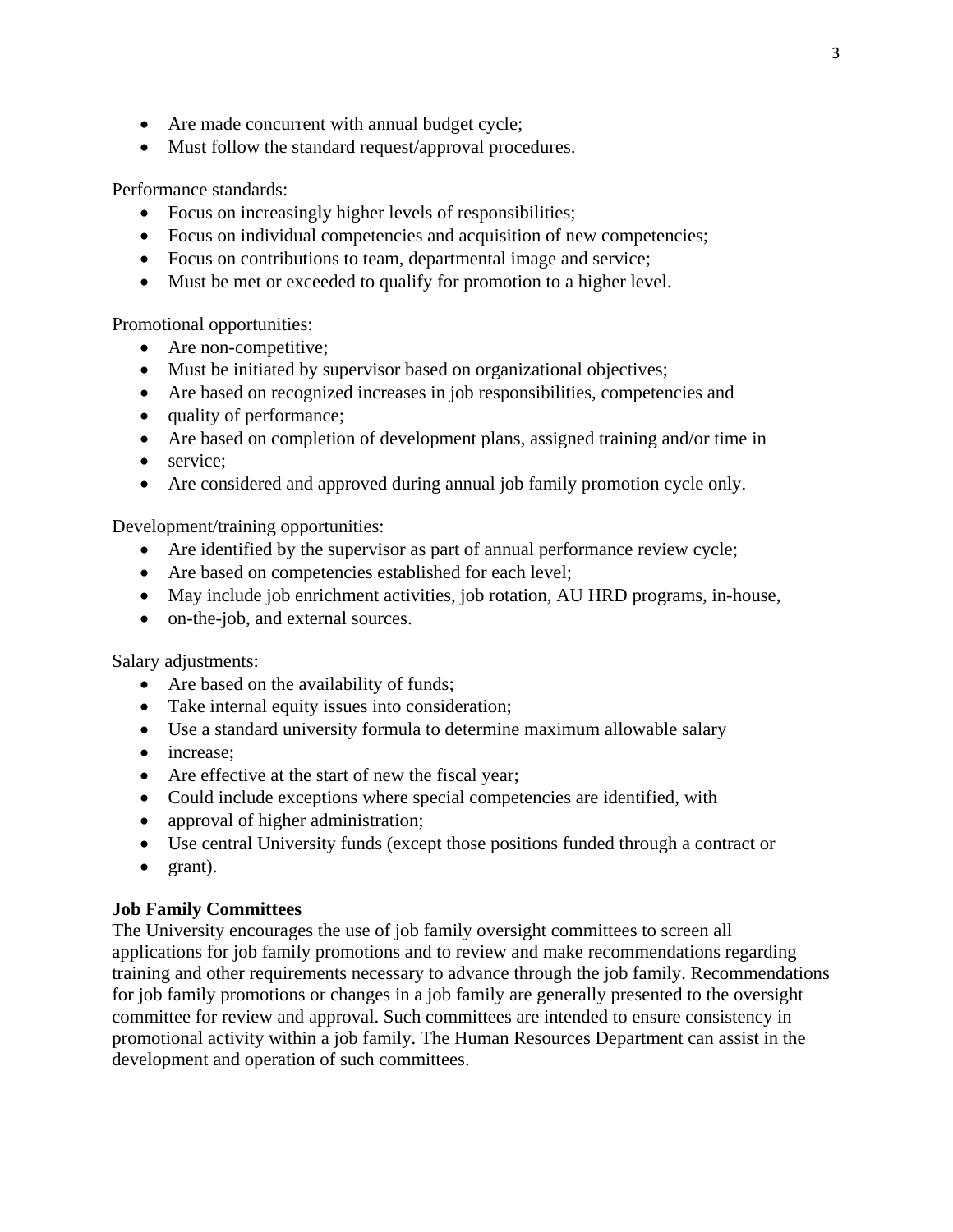### **Job Family Personnel Procedures**

### **Creating a Position**

To establish a position in a job family, the initiating unit must follow the University's standard procedure for creation of a position. This will include: (1) a proposal demonstrating the need for such a position and indicating the source (including any commitment of Auburn University), amount, and term of funding for the position; (2) completion of a job questionnaire; and (3) approvals by the chief administrative officer of the concerned unit.

## **Position Vacancies**

Job searches to fill a vacancy in an approved job family position will follow normal university hiring procedures.

## **Job Family Promotions and Review Process**

Job family promotions of eligible incumbent employees within a job family will be coordinated with the University's fiscal cycle of budgetary planning. For those job families with an oversight committee, the job family oversight committee will review all applications for job family promotions.

*Required forms and criteria for job family promotions are included in this manual to assist managers in submission of promotional applications for eligible employees.* 

## **Job Family Training and Development**

#### **Purpose**

The goal of development programs is to define the quantity, content and sources of accessible programs which enable employees to fulfill competency expectations of the job family, while allowing supervisors maximum flexibility in managing staff training. Such programs do not necessarily require a lock-step training sequence per level. Development programs should be designed to promote an employee's career objective and fulfill annual training and development activities which supervisors are expected to assign and employees are expected to fulfill in order to qualify for future promotions within the job family. Additional expectations of professional and service activities, certifications, etc. may be assigned to the employee by the supervisor as the employee progresses to the upper levels of the Job Family.

### **General Professional Development**

Under the category of General Professional Development, the Human Resources Development Office offers training activities that stress the continuing development of human resource related skills and abilities that are of major importance in job effectiveness, focusing on the following categories: communications, leadership, service, teamwork, and process improvement. The supervisor should assess the employee's proficiency in each category to determine development priorities. The existing curriculum of Auburn University HRD courses offers a broad range of programs in these categories. As the employee completes all appropriate AU HRD courses, the supervisor should substitute content from other sources to provide continuing development in these categories throughout the career of the employee. Areas of focus could include: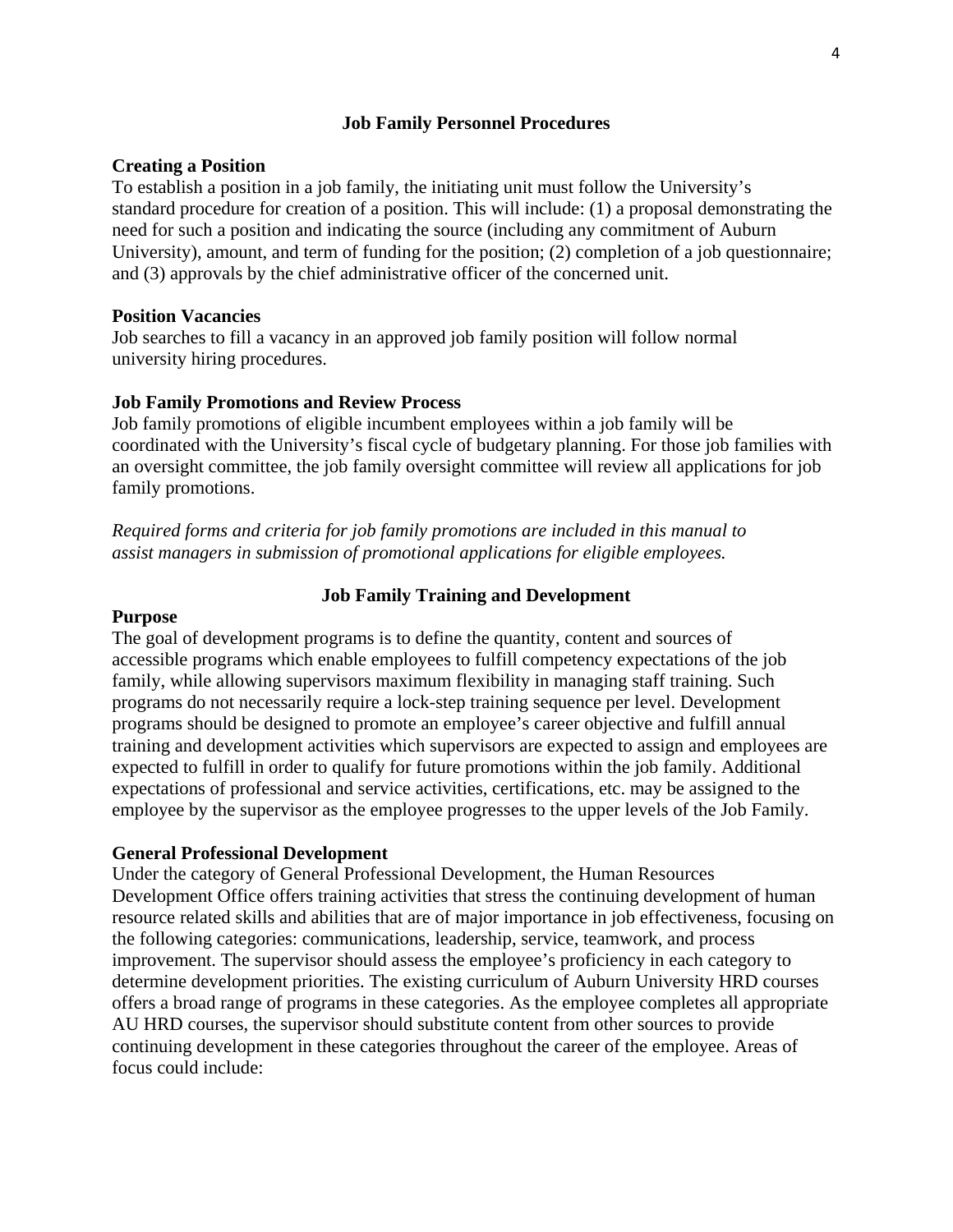- Communications
- Leadership
- Service
- Teamwork
- Process improvement.

#### **Unit, Job Specific and/or Technical Training**

This training is designed to improve an employee's technical or professional knowledge for his/her specific job. Areas of focus could include:

- AU Office Administration courses
- AU IT courses
- Self-directed courses
- External training providers
- On-line sources
- Training certifications (as identified for advanced level positions)
- Major disciplinary certifications and/or fellowships.

#### **Professional Development**

Participation in appropriate professional activities enhances professional expertise and fosters an environment which promotes continued learning and improvement. Areas of focus could include:

- Annual regional/national organizational participation (conferences, committees,
- presentations, papers)
- University service (committees, task forces, advisory teams).

#### **Approved Credit Courses**

Following University guidelines for enrollment in credit programs and as approved by one's supervisor, an employee's participation in credit courses may be taken into account toward job and professional development expectations on an ad hoc basis.

#### **Documentation**

Completion of training and assignments for the coming year should be documented as part of the University's standard annual performance planning and review process. Included in the appendices of this document is a form "Annual Employee Training and Development Plan" which can be used to plan and track employee training and development activities.

Applications for the annual cycle of Job Family planned program promotions should document training accomplishments. Though these applications are generally due in March, AU Human Resources allows training completed before October 1 to count towards a job family member's promotional requirements for that year. For clarity, completion of such training should be documented as "anticipated."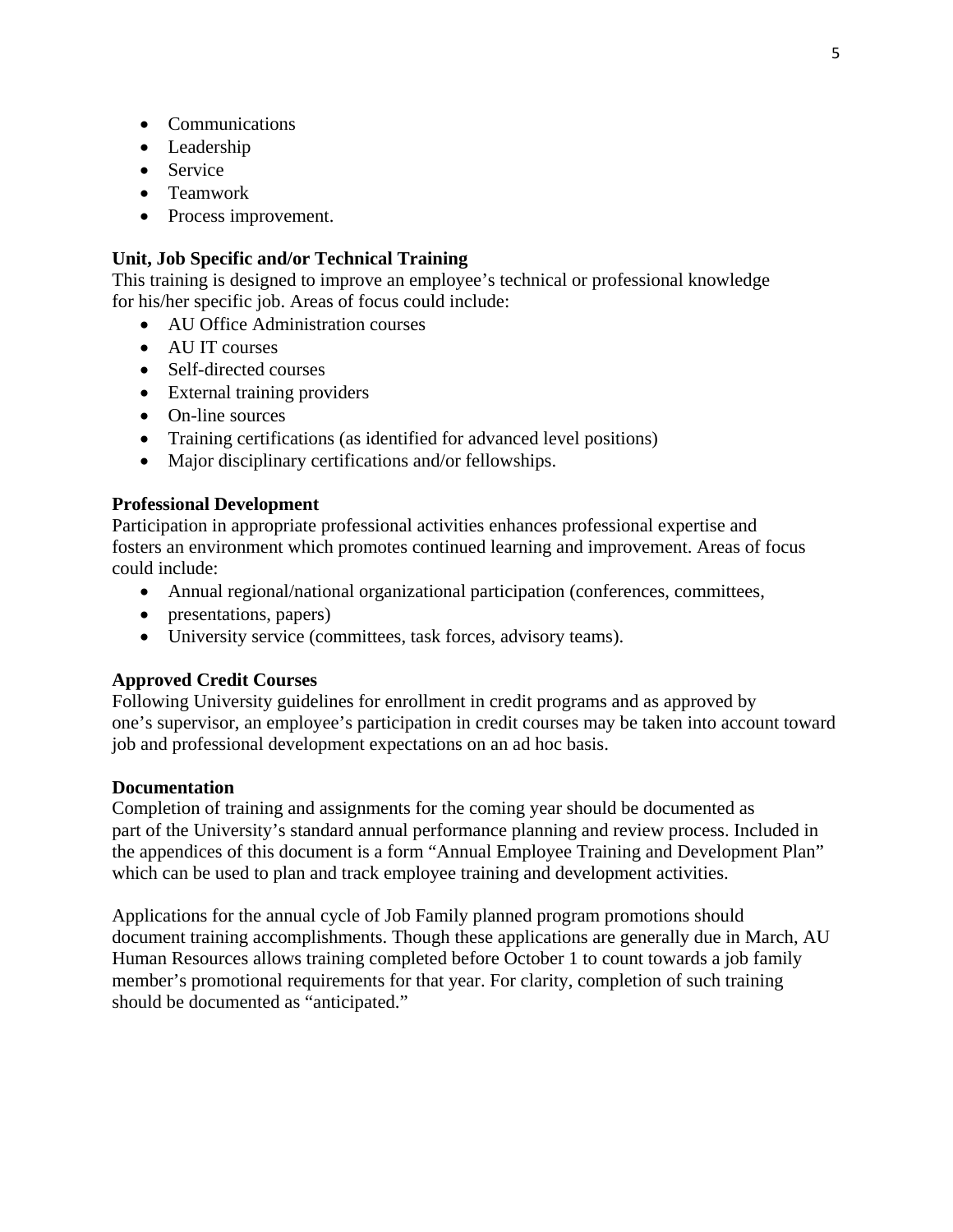#### **APPENDICES**

**Example of Job Family Leveling Guidelines Outreach Job Family Classification and Entry Guide – Factors and Competencies Outreach-related Training Guidelines Annual Employee Training and Development Plan Procedures and Criteria for Job Family Promotions Request form for Job Family Promotion Instructions Outreach Position Descriptions**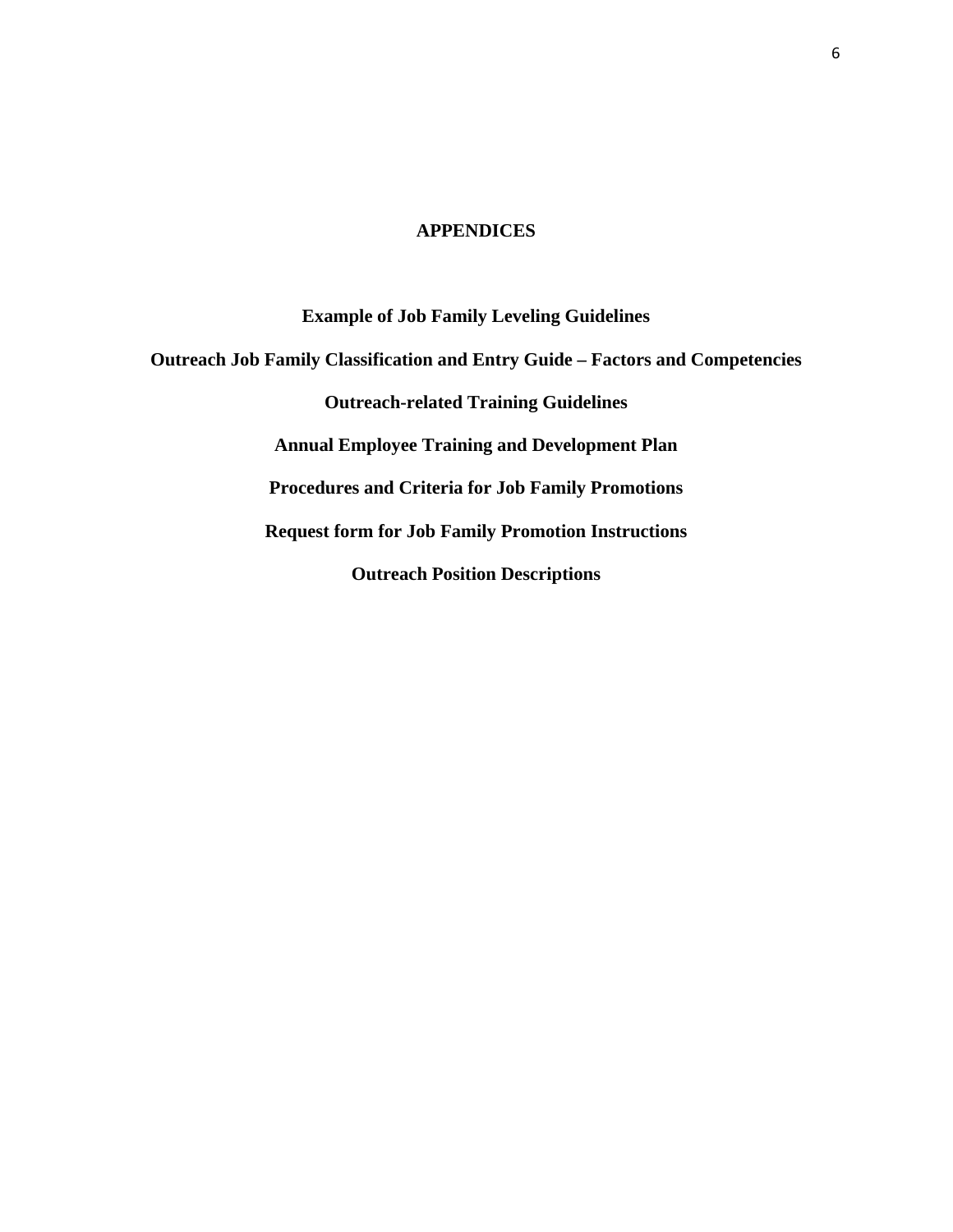# **Example of Job Family Leveling Guidelines**

Job Family Name: Administrative Professional 3-Level Applies to:

Three-level administrative professional jobs. All jobs are exempt. This describes the minimum qualifications and the general level and type of work performed at each level of this job family. Promotions from a lower level to a higher level may require completion of additional criteria as outlined by the supervisor, department, or job family committee.

Sample jobs: Accountant, Editor, Internal Auditor, Buyer, Career Counselor, Admissions Advisor, Curator, Human Resources Generalist

| <b>Level</b>   | <b>Responsibility</b>                                                                                                                                                                                                                                                                                                                                                                                                                                                                                                                  | Knowledge                                                                                                                                                                                                                                                                                                            | <b>Education &amp;</b>                                                                                                                                                              |
|----------------|----------------------------------------------------------------------------------------------------------------------------------------------------------------------------------------------------------------------------------------------------------------------------------------------------------------------------------------------------------------------------------------------------------------------------------------------------------------------------------------------------------------------------------------|----------------------------------------------------------------------------------------------------------------------------------------------------------------------------------------------------------------------------------------------------------------------------------------------------------------------|-------------------------------------------------------------------------------------------------------------------------------------------------------------------------------------|
|                |                                                                                                                                                                                                                                                                                                                                                                                                                                                                                                                                        |                                                                                                                                                                                                                                                                                                                      | <b>Experience</b>                                                                                                                                                                   |
| $\mathbf{1}$   | Under immediate supervision,<br>performs standard tasks using<br>established methods, principles,<br>concepts and procedures related to<br>a specialized field. Judgments are<br>made on routine matters of<br>relatively small impact.                                                                                                                                                                                                                                                                                                | Knows fundamental<br>concepts, practices<br>and procedures of<br>particular field of<br>specialization.                                                                                                                                                                                                              | Bachelors degree in<br>discipline appropriate<br>to position with no<br>experience.                                                                                                 |
| $\overline{2}$ | Under close supervision, performs<br>varied duties and assignments<br>involving some judgment. Resolves<br>routine questions or problems,<br>referring only complex issues to<br>higher level. Some evaluation,<br>originality and ingenuity required.                                                                                                                                                                                                                                                                                 | Knows and applies<br>fundamental concepts,<br>practices and<br>procedures of<br>particular field of<br>specialization, with<br>awareness of related<br>fields.                                                                                                                                                       | Bachelors degree in<br>discipline appropriate<br>to position plus 2<br>years experience.<br>Experience must<br>include at least 2 years<br>at the preceding level<br>or equivalent. |
| 3              | Under minimal supervision<br>performs complex assignments and<br>fulfills broad responsibilities where<br>required outcomes are defined, but<br>methods and procedures may vary<br>based on professional judgment<br>precedent. Considerable latitude for<br>unreviewed action. Confers with<br>supervisor on unusual matters.<br>Coordinates the work of others on<br>projects and may assign work to<br>and assist less experienced<br>professionals or support staff. May<br>act in an advisory capacity to<br>managers or faculty. | Possesses and applied<br>a broad knowledge of<br>principles, practices<br>and procedures of a<br>particular field of<br>specialization to the<br>completion of difficult<br>assignments. Also<br>possesses knowledge<br>of related fields and<br>areas of operation<br>which affect, or are<br>affected by own area. | Bachelors degree in<br>discipline appropriate<br>to position plus 4<br>years experience.<br>Experience must<br>include at least 2 years<br>at the preceding level<br>of equivalent. |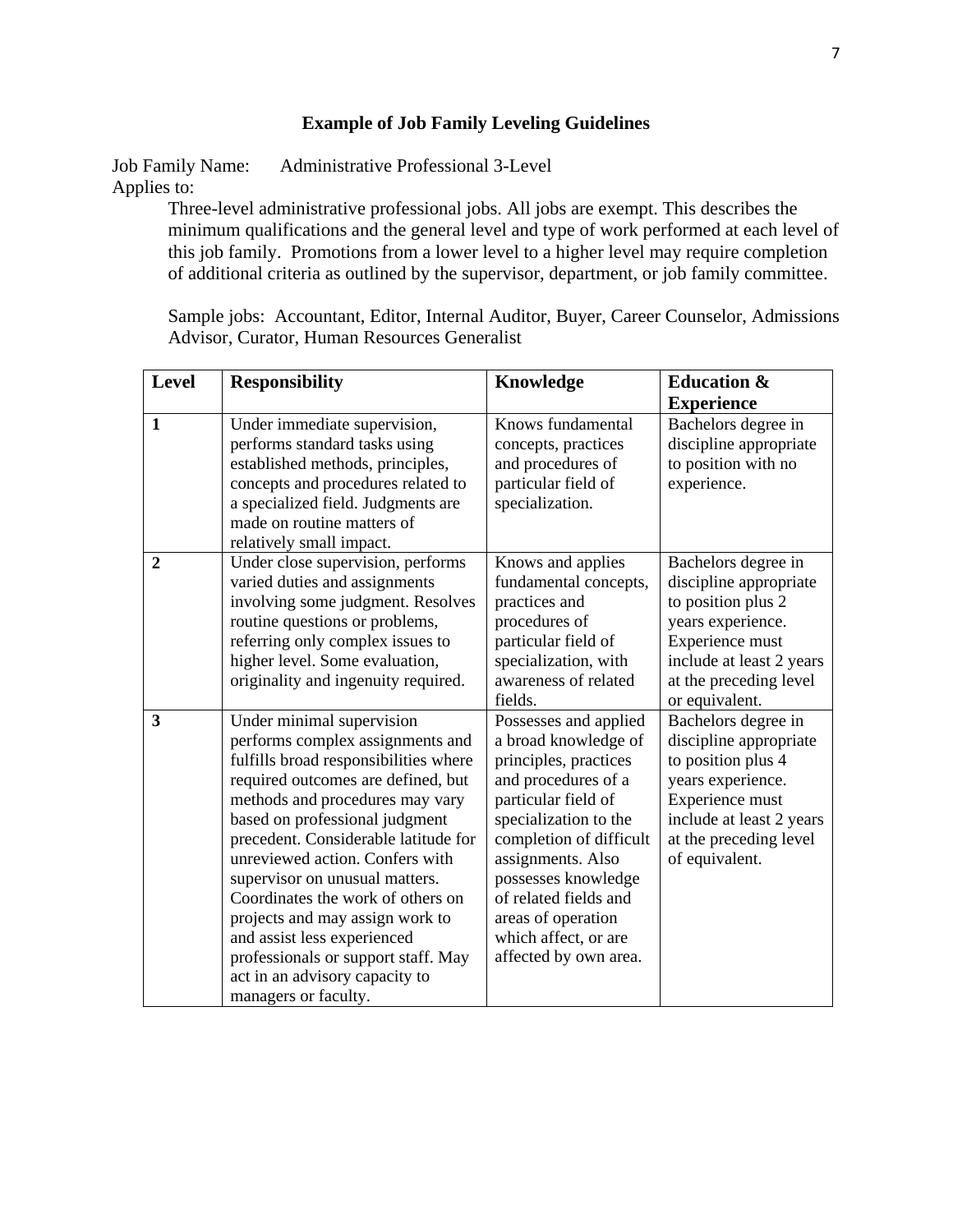#### **University Outreach Job Family Classification and Entry Decisions Guide Factors and Competencies for CA 06 -- Administrator, Outreach Programs I, II, III**

| <b>Factors</b>                                                                                                                                                        | <b>Level I</b>                                                                                                                                                                                                                                                                                                                                                                                                                            | <b>Level II</b>                                                                                                                                                                                                                                                                                                                                                                                                                                                                                                          | <b>Level III</b>                                                                                                                                                                                                                                                                                                                                                                                                                                                                                                                                                    |
|-----------------------------------------------------------------------------------------------------------------------------------------------------------------------|-------------------------------------------------------------------------------------------------------------------------------------------------------------------------------------------------------------------------------------------------------------------------------------------------------------------------------------------------------------------------------------------------------------------------------------------|--------------------------------------------------------------------------------------------------------------------------------------------------------------------------------------------------------------------------------------------------------------------------------------------------------------------------------------------------------------------------------------------------------------------------------------------------------------------------------------------------------------------------|---------------------------------------------------------------------------------------------------------------------------------------------------------------------------------------------------------------------------------------------------------------------------------------------------------------------------------------------------------------------------------------------------------------------------------------------------------------------------------------------------------------------------------------------------------------------|
| <b>Education:</b><br>Level/Degree                                                                                                                                     | Bachelors degree required in discipline<br>appropriate to position                                                                                                                                                                                                                                                                                                                                                                        | Bachelors degree required or Masters<br>preferred                                                                                                                                                                                                                                                                                                                                                                                                                                                                        | Bachelors degree required or Masters<br>preferred                                                                                                                                                                                                                                                                                                                                                                                                                                                                                                                   |
| Experience:<br>Minimum                                                                                                                                                | $0$ years                                                                                                                                                                                                                                                                                                                                                                                                                                 | 2 years experience. Experience must<br>include at least 2 years at the preceding<br>level or equivalent; some experience<br>substitution may be allowed for higher<br>degree                                                                                                                                                                                                                                                                                                                                             | 4 years experience. Experience must<br>include at least 2 years at the preceding<br>level of equivalent; some experience<br>substitution may be allowed for higher<br>degree                                                                                                                                                                                                                                                                                                                                                                                        |
| Past Performance:<br><b>Auburn University</b><br>or<br>Other employment                                                                                               | Standard<br><b>or</b><br>Appropriate references and background<br>check                                                                                                                                                                                                                                                                                                                                                                   | Above standard<br><b>or</b><br>Appropriate references and background<br>check                                                                                                                                                                                                                                                                                                                                                                                                                                            | Consistently above standard in most areas<br><b>or</b><br>Appropriate references and background<br>check                                                                                                                                                                                                                                                                                                                                                                                                                                                            |
| Training and<br>Development:<br>Human resource<br>development and<br>unit, job specific or<br>technical development<br>And/or<br>Relevant professional<br>development | Complete all training and development<br>activities as established with supervisor in<br>annual performance planning.<br>Recommended at least 18 hours annually<br>of appropriate training from campus-<br>based or external sources including, but<br>not limited to human resource<br>development in communications,<br>leadership, service, team-work, and<br>process improvement; unit, job specific or<br>technical development; OJT | Complete all training and development<br>activities as established with supervisor in<br>annual performance planning.<br>Recommended at least 18 hours annually<br>of appropriate training from campus-<br>based or external sources including, but<br>not limited to human resource<br>development in communications,<br>leadership, service, team-work, and<br>process improvement; unit, job specific or<br>technical development; OJT<br>Participation in national continuing<br>education organizations/conferences | Complete all training and development<br>activities as established with supervisor in<br>annual performance planning.<br>Recommended at least 18 hours annually<br>of appropriate training from campus-<br>based or external sources including, but<br>not limited to human resource<br>development in communications,<br>leadership, service, team-work, and<br>process improvement; unit, job specific or<br>technical development; OJT<br>Participation in national continuing<br>education organizations/conferences;<br>some committee/ leadership involvement |
| <b>Competencies</b>                                                                                                                                                   |                                                                                                                                                                                                                                                                                                                                                                                                                                           |                                                                                                                                                                                                                                                                                                                                                                                                                                                                                                                          |                                                                                                                                                                                                                                                                                                                                                                                                                                                                                                                                                                     |
| Knowledge:<br>AU policies/<br>procedures<br>Methods/systems                                                                                                           | Basic relevant program concepts and<br>procedures<br>Detailed policies/procedures, applications<br>of rules regulations and principles of                                                                                                                                                                                                                                                                                                 | Detailed policies/procedures, applications<br>of rules, regulations and principles<br>Advanced level of concepts and practices                                                                                                                                                                                                                                                                                                                                                                                           | Most complex methods for application of<br>emerging concepts, rules changes<br>Advanced level of concepts and practices                                                                                                                                                                                                                                                                                                                                                                                                                                             |
| Principles/concepts<br>Law/regulations                                                                                                                                | general systems and practices                                                                                                                                                                                                                                                                                                                                                                                                             | in functional area                                                                                                                                                                                                                                                                                                                                                                                                                                                                                                       | in multiple areas                                                                                                                                                                                                                                                                                                                                                                                                                                                                                                                                                   |
| Interpersonal:<br>Leadership                                                                                                                                          | Team leader and technical expert                                                                                                                                                                                                                                                                                                                                                                                                          | Program/project developer, instructor                                                                                                                                                                                                                                                                                                                                                                                                                                                                                    | Program/project evaluator, advice and<br>counsel is sought for complex issues                                                                                                                                                                                                                                                                                                                                                                                                                                                                                       |
| Teamwork                                                                                                                                                              | Positive teammate                                                                                                                                                                                                                                                                                                                                                                                                                         | Leader in outreach program/project                                                                                                                                                                                                                                                                                                                                                                                                                                                                                       | Leader in multiple outreach<br>programs/projects                                                                                                                                                                                                                                                                                                                                                                                                                                                                                                                    |
| Communications:                                                                                                                                                       | Basic correspondence                                                                                                                                                                                                                                                                                                                                                                                                                      | General, for own area                                                                                                                                                                                                                                                                                                                                                                                                                                                                                                    | General for multiple areas and moderately<br>complex matters                                                                                                                                                                                                                                                                                                                                                                                                                                                                                                        |
| Written<br>Verbal                                                                                                                                                     | Describes/explains complex methods                                                                                                                                                                                                                                                                                                                                                                                                        | Describes/explains program policies<br>/concepts                                                                                                                                                                                                                                                                                                                                                                                                                                                                         | Describes/explains program/project to<br>outreach community                                                                                                                                                                                                                                                                                                                                                                                                                                                                                                         |
| Cognitive:<br>Analytical<br>Interpretive<br>Problem solving                                                                                                           | Moderately complex technical issues and<br>cases                                                                                                                                                                                                                                                                                                                                                                                          | Complex technical issues, methods and<br>policies                                                                                                                                                                                                                                                                                                                                                                                                                                                                        | Applies and interprets complex technical<br>issues, advises on policy issues                                                                                                                                                                                                                                                                                                                                                                                                                                                                                        |
| Creativity:<br>Vision/innovation                                                                                                                                      | Development of new policies/procedures<br>for systems, workflow, staffing                                                                                                                                                                                                                                                                                                                                                                 | Development of new policies/services/<br>offerings for programs/projects                                                                                                                                                                                                                                                                                                                                                                                                                                                 | Vision and development of entire new<br>programs/projects                                                                                                                                                                                                                                                                                                                                                                                                                                                                                                           |
| Job Flexibility:<br>Multitasking<br>Self-directing                                                                                                                    | Assigned functional area; daily routine<br>business for program/ project success                                                                                                                                                                                                                                                                                                                                                          | Two or more functional areas; short term<br>projects to meet schedules/goals                                                                                                                                                                                                                                                                                                                                                                                                                                             | Two or more functional areas; long range<br>projects to meet targets                                                                                                                                                                                                                                                                                                                                                                                                                                                                                                |
| Customer service:                                                                                                                                                     | Lead role to train, correct, censor, and<br>initiate actions for improvements                                                                                                                                                                                                                                                                                                                                                             | Lead role to train, correct, censor, and<br>initiate actions for improvements                                                                                                                                                                                                                                                                                                                                                                                                                                            | Lead role to train, correct, censor, and<br>initiate actions for improvements                                                                                                                                                                                                                                                                                                                                                                                                                                                                                       |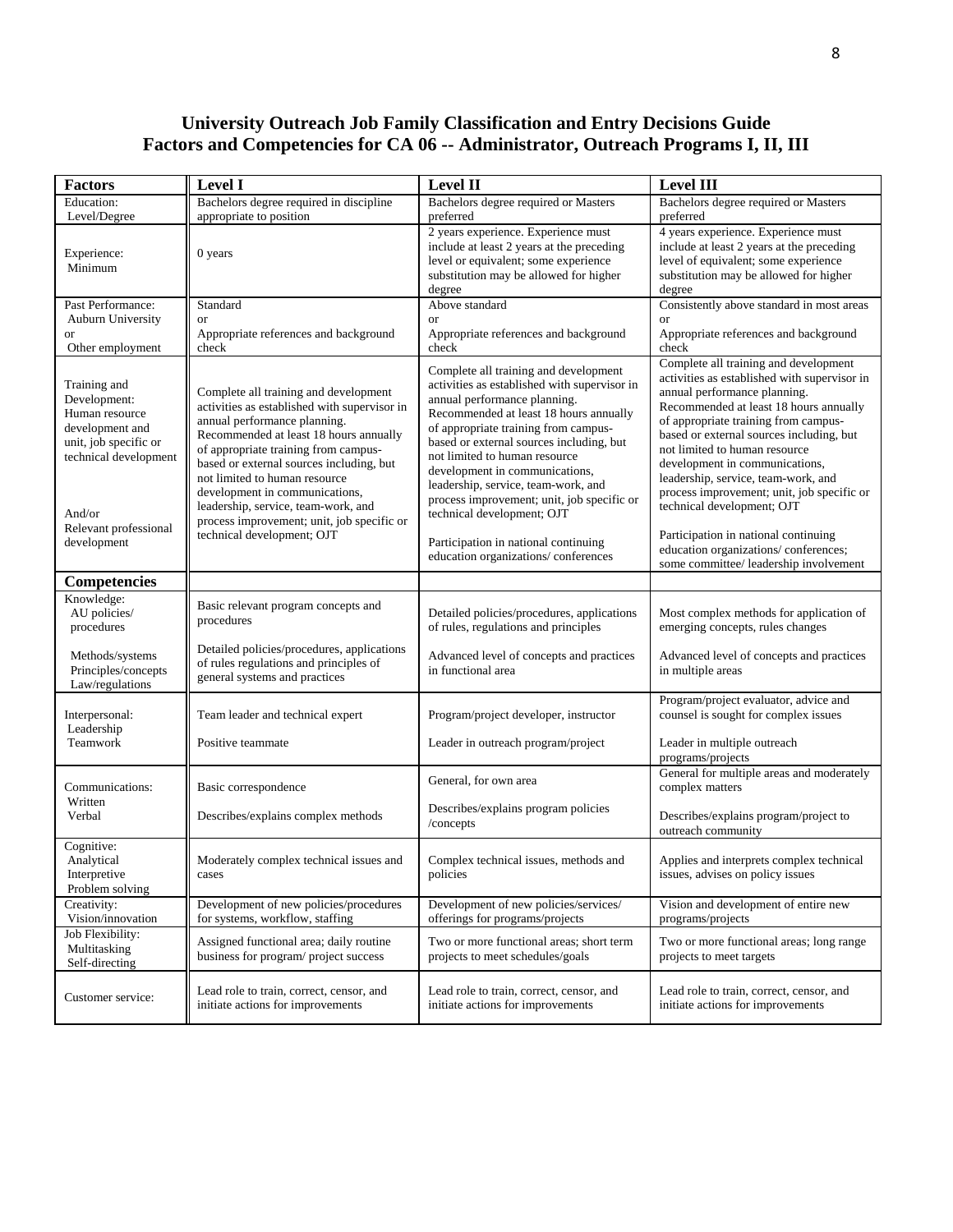#### **University Outreach Job Family Training and Development Recommendations for CA 06 -- Administrator, Outreach Programs I, II, III**

Employees in outreach job family classifications are expected to participate in annual training and development in order to maintain and enhance their competencies and skills to perform their jobs at increasing levels of proficiency. This is a key element required for prospective promotion to higher levels in the job family.

Yearly expectations for training and development should be established with each employee by the supervisor as part of the university's annual performance evaluation and planning cycle. Training and development should encompass not only orientations related to university policies and procedures but also best practices and innovations in the professional field. Development activities should focus on enhancing communications, leadership, teamwork, and process improvement in one's work.

Sources of training may include but are not limited to the university's own sponsored Human Resource Development series of programs. The chart included on this page outlines AUHRD programs which are specifically relevant to the outreach job family. Programs offered by other universities, training providers, national associations, etc. are also sources of good job related development options. OJT or on-the-job-training is also a valuable tool in employee development. Professional certifications, credit courses or courses toward advanced degrees may also count towards one's development expectations.

Level and frequency of training and development should be assigned or approved by the supervisor in consultation with the employee preferably during annual performance planning, but also may be established at other appropriate times during the year. It is recommended that employees in the outreach job family participate in at least 18 hours per year of relevant training and development exercises.

As employees progress in the job family, there is also an expectation that they will become engaged in relevant development and service activities within civic, service, and professional organizations on a local, state, and national level. University Outreach maintains institutional memberships in several organizations of particular relevance for outreach job family employees; these include the Association for Continuing Higher Education (ACHE) and the University Continuing Education Association (UCEA) and other. Each unit should identify specific service or professional organizations relevant to their outreach discipline in which their employees may participate.

The chart on the following page reflects a typical distribution of HRD courses and their relevance to the levels of the Outreach job family positions: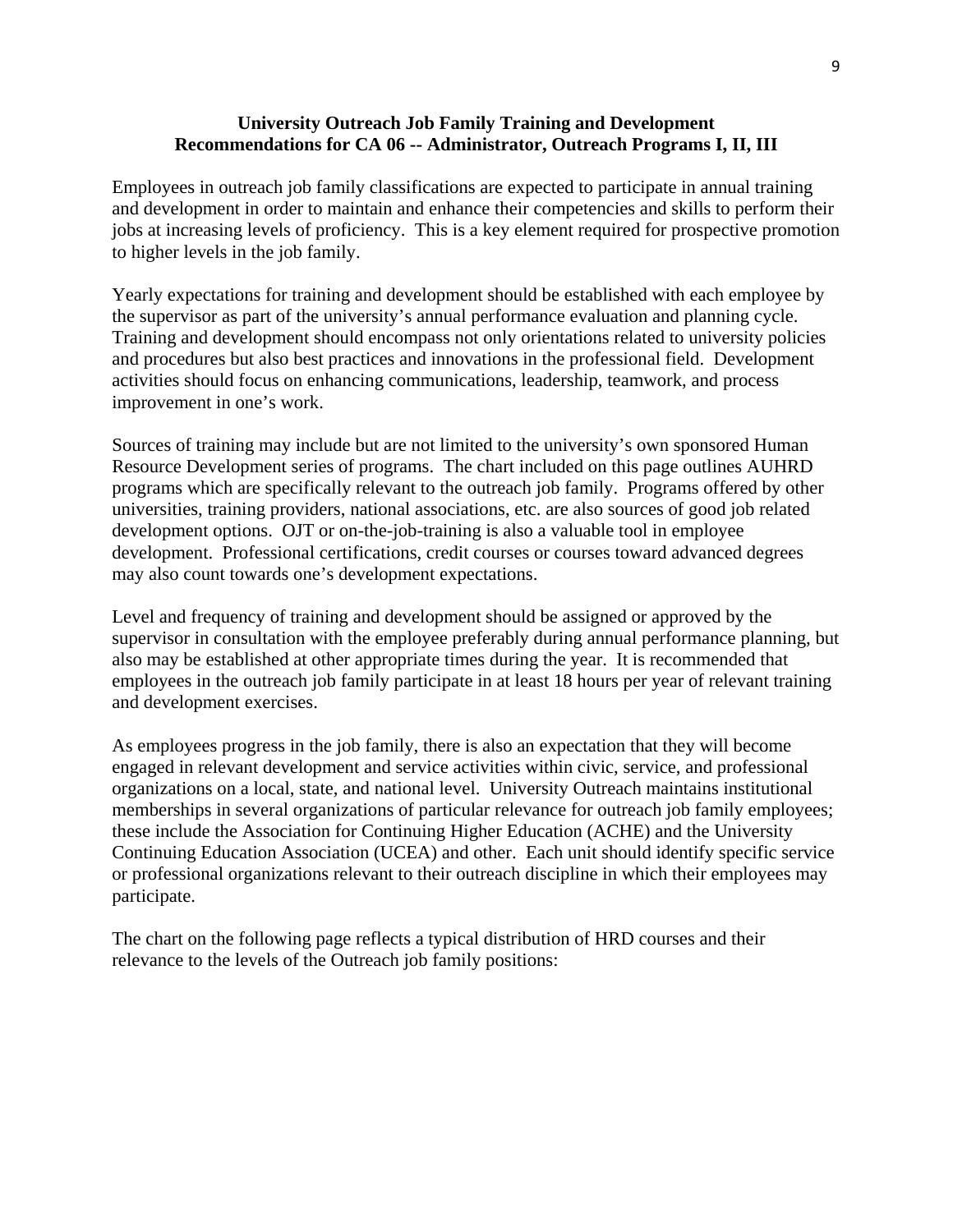| <b>DISTRIBUTION OF AU HRD COURSES</b>                      |                | Level                     | Level            | Level                     |
|------------------------------------------------------------|----------------|---------------------------|------------------|---------------------------|
| Distribution (X) among professional jobs based on designed |                | L                         | $\mathbf{I}$     | III                       |
| level of proficiency of course application.                |                |                           |                  |                           |
| <b>Communication</b>                                       |                |                           |                  |                           |
| HR 295 Writing in Organizations                            | 3              | X                         |                  |                           |
| HR420 Editing                                              | $\overline{2}$ | $\boldsymbol{\mathrm{X}}$ |                  |                           |
| HR560 Interpersonal Communications                         | 3              | X                         | X                | X                         |
| HR910 Oral Presentations                                   | $\overline{2}$ | $\boldsymbol{\mathrm{X}}$ |                  |                           |
| HR920 Effective Listening                                  | 3              | X                         | X                | X                         |
| MG510 Meeting Skills                                       | 6              | X                         | $\boldsymbol{X}$ | X                         |
| Leadership                                                 |                |                           |                  |                           |
| LD100 Seven Habits of Highly Effective People              | 24             | X                         | X                | X                         |
| LD210 Leadership: Great Leaders, Teams, Results            | 16             |                           | X                | X                         |
| LD250 Focus                                                | 8              | X                         | X                | X                         |
| LD600 The Leadership Challenge                             | 16             |                           |                  | X                         |
| MG401 or MG501 Supervisor                                  | 6              | X                         |                  |                           |
| <b>Service</b>                                             |                |                           |                  |                           |
| TW100 Building and Sustaining a Service Culture            | 8              | X                         |                  |                           |
| <b>Process Improvement</b>                                 |                |                           |                  |                           |
| LG100-280 HR Legal Foundations Series                      | 18             |                           | X                | X                         |
| MG115 University Planning Process                          | $\overline{2}$ |                           | X                | X                         |
| MG116 Strategic Planning                                   | $\overline{2}$ |                           | X                | X                         |
| MG180 How to Interview                                     | 3              |                           | X                | X                         |
| MG502 Managers/Supervisors Workshop                        | 6              | X                         |                  |                           |
| MG 550 Generations: M.E.E.T. for Respect                   | $\overline{4}$ | X                         | X                | X                         |
| MR100 Protecting the University                            | $\overline{2}$ | X                         | X                | X                         |
| MR120 Sound Fiscal Planning and Management                 | 6              |                           | X                | X                         |
| MR130 Systems Management                                   | $\overline{2}$ |                           | X                | $\boldsymbol{\mathrm{X}}$ |
| <b>Innovation</b>                                          |                |                           |                  |                           |
| CI 100 The Art of Creative Inquiry                         | $\overline{4}$ | X                         | X                | X                         |
| <b>Diversity</b>                                           |                |                           |                  |                           |
| MG 530 Diversity                                           | $\overline{4}$ | X                         | X                | X                         |
| MG 540 Generations in the Workplace                        | $\overline{4}$ | $\mathbf X$               | $\mathbf X$      | X                         |
| <b>Teamwork</b>                                            |                |                           |                  |                           |
| ER345 Conflict Management                                  | $\overline{3}$ | X                         | X                | X                         |
| MG101 Management of Change                                 |                | X                         | X                | X                         |
| MG 201 Delegation: Creating the Climate for Teamwork       |                | $\mathbf X$               | $\mathbf X$      | $\mathbf X$               |
| MG 380 Motivation                                          | $\overline{3}$ | $\mathbf X$               | X                | X                         |
| MG520 Coaching                                             | $\overline{4}$ | X                         | X                | X                         |
| MR140 or MR141 AA/EEO Supervisors/Non-Supervisors          | $\overline{4}$ | $\mathbf X$               | $\mathbf X$      | X                         |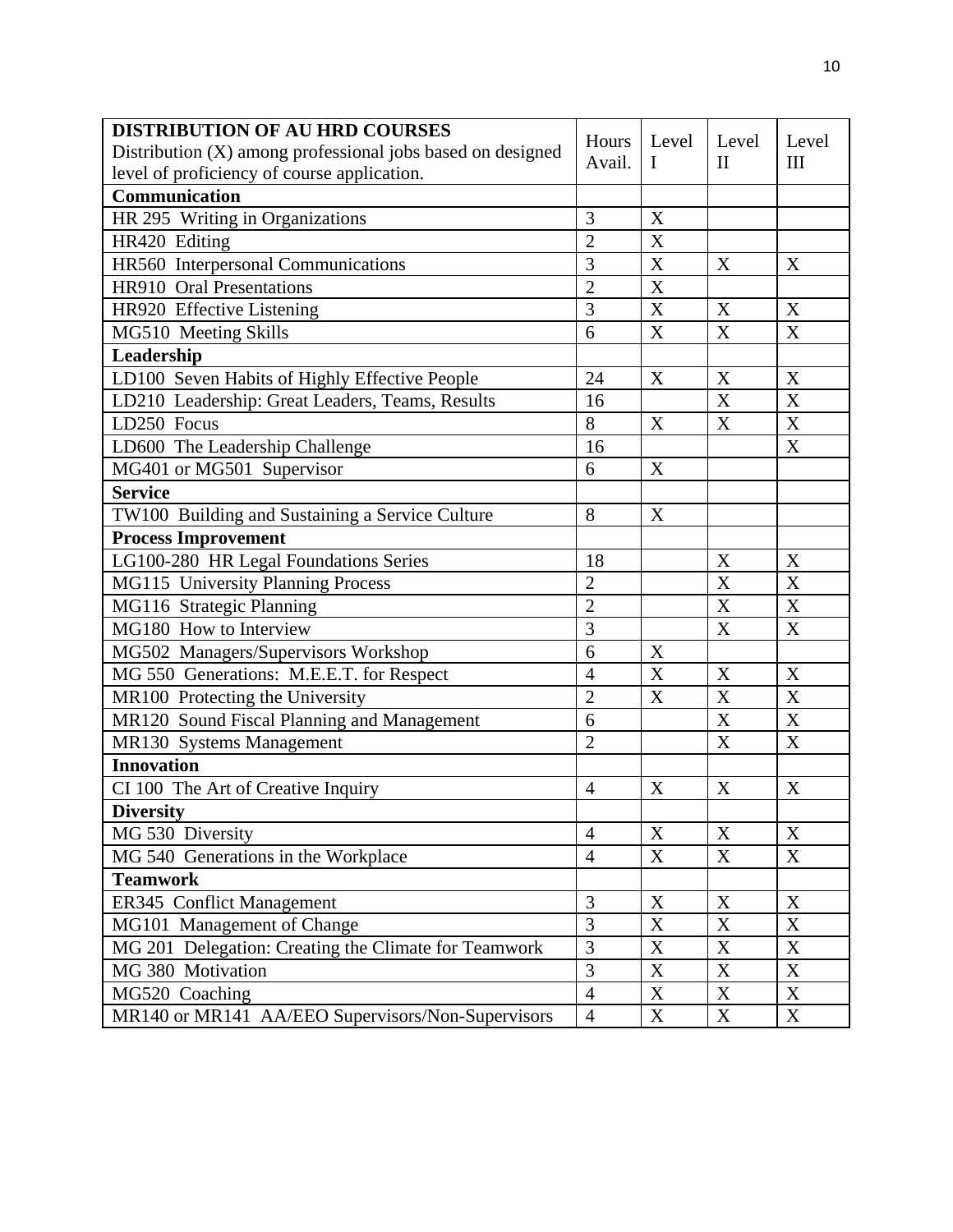# **Annual Employee Training and Development Plan**

**\_\_\_\_\_\_\_\_\_\_\_\_\_\_\_\_\_\_\_\_\_\_\_\_\_\_\_\_\_\_\_\_\_\_\_\_\_ \_\_\_\_\_\_\_\_\_\_\_\_\_\_\_\_\_\_\_\_\_\_\_** 

# **Name of Employee** Fiscal Year **Fiscal Year**

| <b>DISTRIBUTION</b>                                                                                                                                    | <b>HRD</b>     | <b>OTHER</b>   | <b>ON THE JOB</b> | <b>DATE</b>      |
|--------------------------------------------------------------------------------------------------------------------------------------------------------|----------------|----------------|-------------------|------------------|
| OF TRAINING:                                                                                                                                           | <b>Courses</b> | <b>Courses</b> | <b>Training</b>   | <b>Completed</b> |
| <b>DIVISION</b><br><b>ORIENTATION</b>                                                                                                                  |                |                |                   |                  |
|                                                                                                                                                        |                |                |                   |                  |
| <b>HUMAN</b><br><b>RESOURCE</b><br><b>DEVELOPMENT</b>                                                                                                  |                |                |                   |                  |
| Communication                                                                                                                                          |                |                |                   |                  |
| Leadership                                                                                                                                             |                |                |                   |                  |
| <b>Service</b>                                                                                                                                         |                |                |                   |                  |
| <b>Teamwork</b>                                                                                                                                        |                |                |                   |                  |
| <b>Process Improvement</b>                                                                                                                             |                |                |                   |                  |
|                                                                                                                                                        |                |                |                   |                  |
| UNIT /<br><b>JOB SPECIFIC/</b><br><b>TECHNICAL</b>                                                                                                     |                |                |                   |                  |
|                                                                                                                                                        |                |                |                   |                  |
|                                                                                                                                                        |                |                |                   |                  |
|                                                                                                                                                        |                |                |                   |                  |
| <b>PROFESSIONAL</b><br><b>DEVELOPMENT</b><br>As assigned, participation in<br>regional/national<br>organizational activities and<br>university service |                |                |                   |                  |
|                                                                                                                                                        |                |                |                   |                  |
|                                                                                                                                                        |                |                |                   |                  |
|                                                                                                                                                        |                |                |                   |                  |

**\_\_\_\_\_\_\_\_\_\_\_\_\_\_\_\_\_\_\_\_\_\_\_\_\_\_\_\_\_\_\_\_\_\_\_\_ \_\_\_\_\_\_\_\_\_\_\_\_\_\_\_\_\_\_\_\_\_\_\_\_\_\_\_\_\_\_\_\_\_\_\_\_**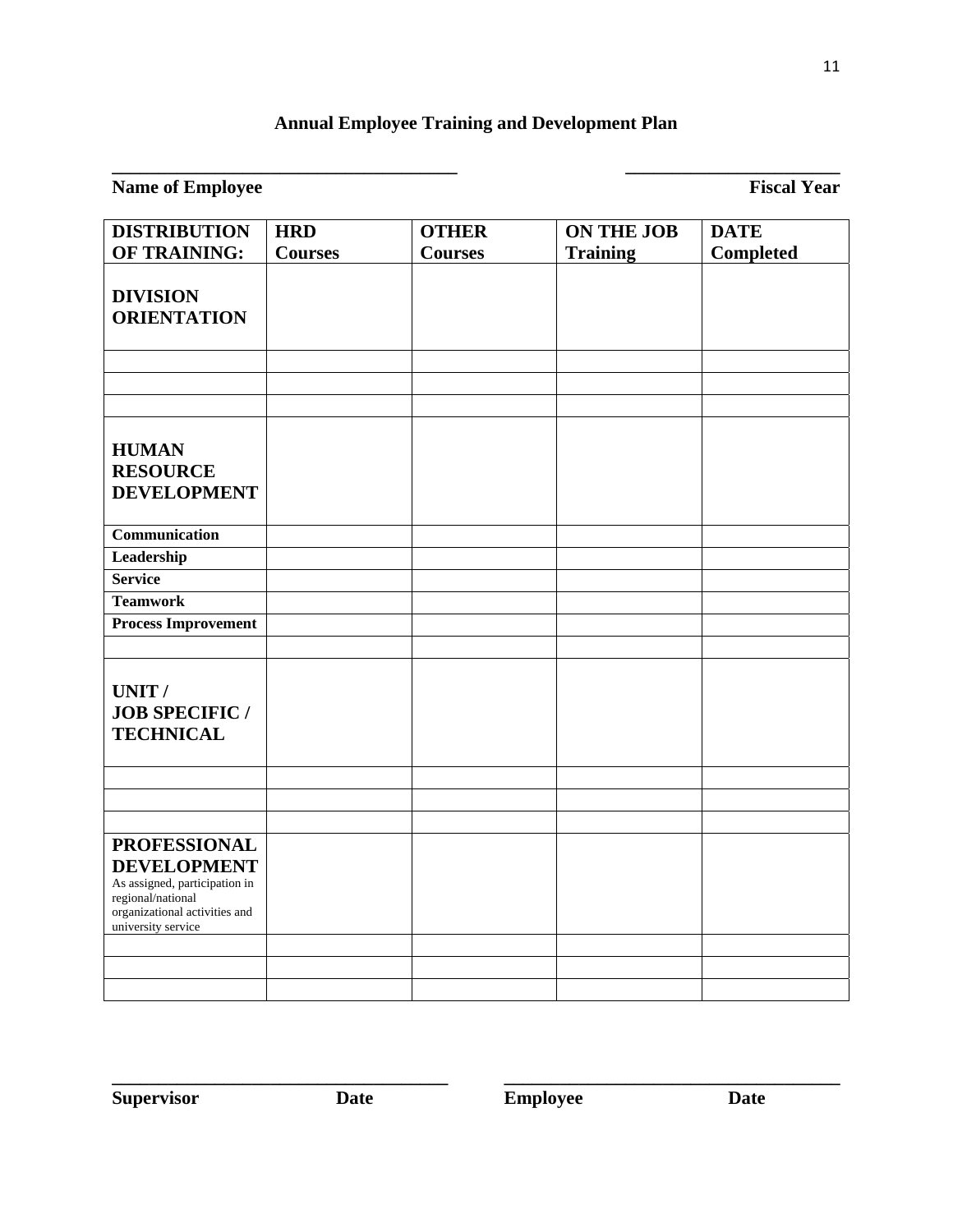### **Procedures and Criteria for Job Family Promotion**

Advancement within a job family will be considered as part of the University's annual cycle of planned job family promotions. Job family promotions are not automatic or employeedriven. Applications for promotional review of an employee must be initiated by the supervisors following the process outlined herein.

Contingent on funding, advancement within a job family requires the recommendation of the supervisor based on the objectives of the unit, change in work expectations, and the placement of the position within the organization. The employee must meet minimum standards and possess demonstrated capabilities to hold the position at a higher level. The employee will be expected to meet higher performance standards for the advanced position.

Promotions within a job family will be considered on the basis of the employee's assignment to higher level duties, responsibilities, and accountability. The employee must have demonstrated increased competency, met all specified criteria for the advanced position, and performed at a satisfactory level for the period of time specified for their current level. Participation in training and development opportunities appropriate for the prospective program promotion will be reviewed. The employee must meet any development and training goals established by the supervisor in annual performance planning. Promotions within a job family will follow the progression outlined for each job family. Promotions within a job family occur one level at a time within a budget cycle. Promotions of two or more levels within a budget cycle are not permitted.

For initiation and approval of program promotions, supervisors shall prepare and submit the form "Request for Job Family Promotion" through their appropriate department head/dean/vice president. The form "Request for Job Family Promotion" is available at: **www.auburn.edu/administration/human\_resources/forms**.

After all departmental approvals are obtained, the request must be submitted to the job family oversight committee established (if appropriate) who will review each application for promotion to ensure that all required training, experience, performance and other criteria have been met for the target job level. Upon completion of their review, the committee will forward all qualified applications to Human Resources.

Applications for program promotions must be received by the date specified in the annual call for promotion requests of the current fiscal year in order to be reviewed for reclassification in the upcoming fiscal year. Approved program promotions will take effect on October 1 of the next fiscal year.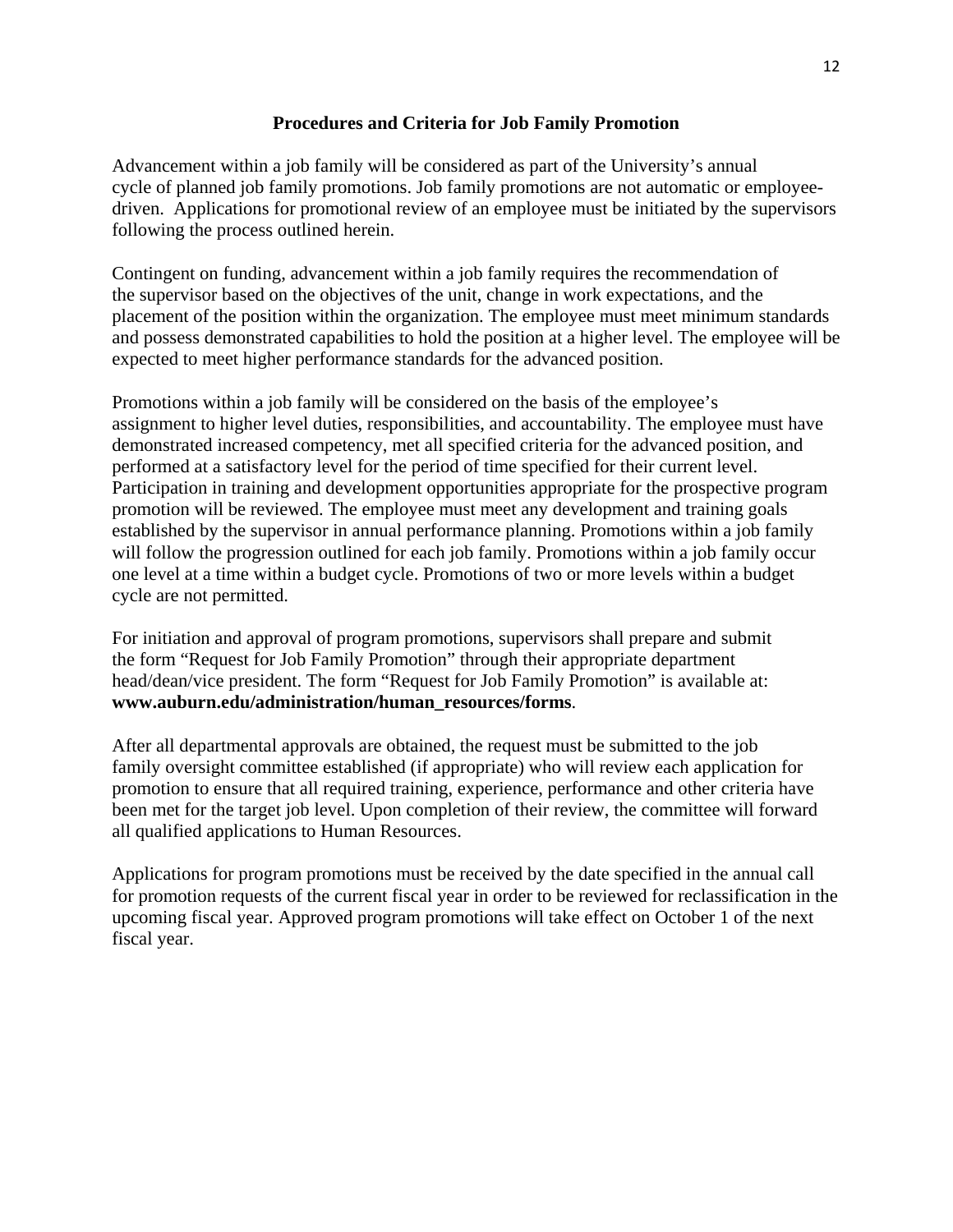# **Request form for Job Family Promotion Instructions**

An on-line version of the "Job Family Promotion Request" form is available on the Human Resources web site:

# **http://www.auburn.edu/administration/human\_resources/forms.**

This form must be completed by the supervisor and forwarded with appropriate approvals to the Outreach Job Family Review Committee by the date specified in the annual call for promotion requests. The information required on the form includes:

- Employee name, employee ID number, position number, department name
- Current salary, FOAP account number
- Current title, proposed title
- Current salary grade, new salary grade
- Date of hire, date of hire in current position
- Supervisor's name/title/position number

The form requires a statement justifying the promotion. The following information should be addressed:

- Does this person meet or exceed the minimum qualifications for the new job?
- Has this person completed all training and development requirements as established by the supervisor?
- List and explain the fulfillment of training and development activities. (Must list specific titles and dates of programs and hours completed up to and beyond 18 hour annual training expectation.)
- Does this person have a history of documented good job performance? (To be eligible for promotion a person must have a satisfactory rating on a performance appraisal within the past 6 months.)
- Has the person shown an increase in his/her level of competency?
- Has the person demonstrated the ability to perform the responsibilities of the higher level job?
- Does the department have a legitimate need for the new level of responsibilities required of the higher level job?
- Has the person met other requirements as set forth by the job family oversight committee? (if applicable).

The supervisor also is required to provide a statement supporting the employee's merit for advancement. To the completed form should be attached supporting documentation, such as the applicant's resume or vita, and other material relevant to the employee's qualifications for promotion.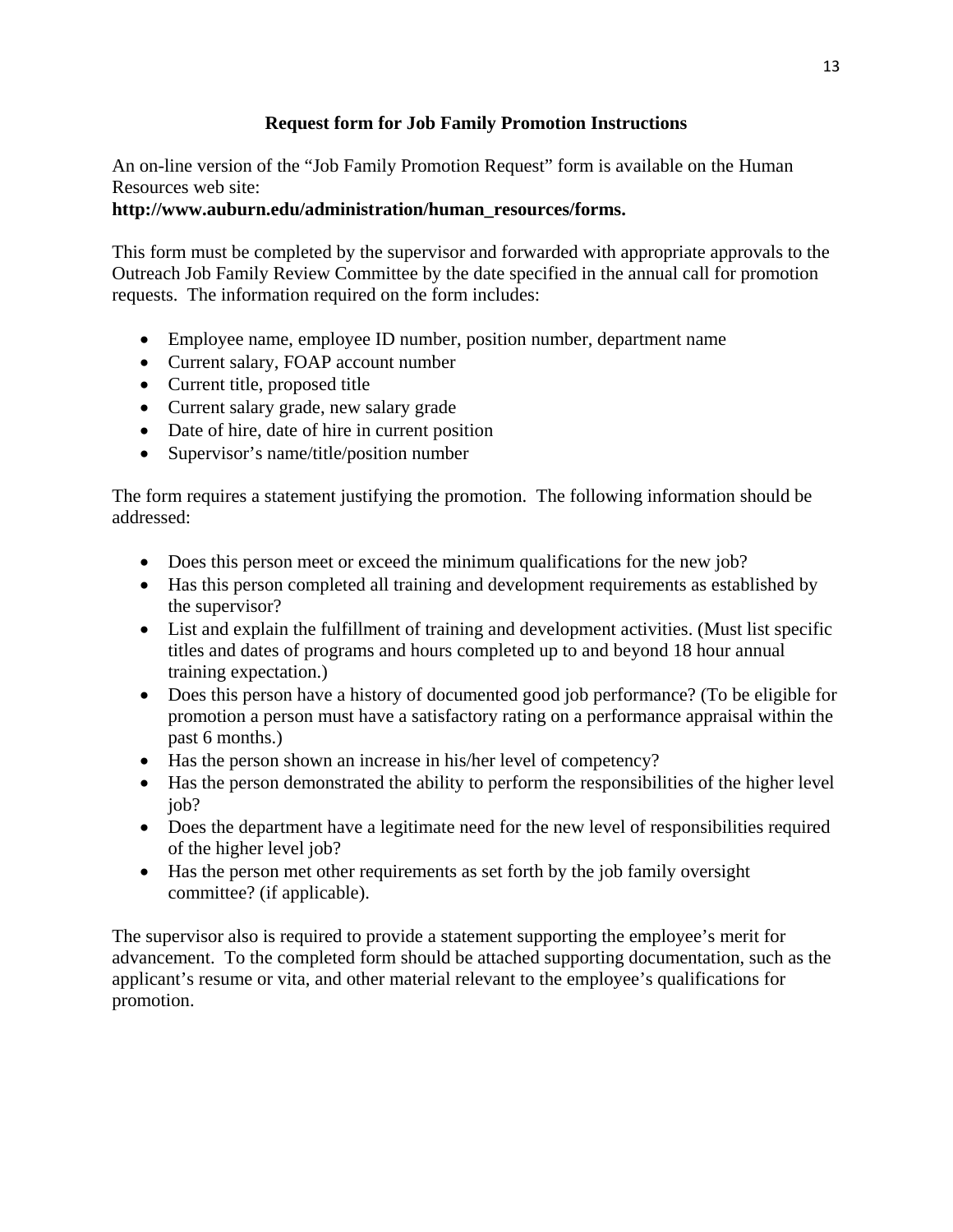## **Auburn University Job Description**

| Job Title:            | <b>Admstr, Outreach Programs</b> |
|-----------------------|----------------------------------|
| Job Code: <b>CA06</b> |                                  |
| FLSA status: Exempt   |                                  |

Level I Grade 31 \$30,700 - \$51,100 Level II Grade 32 \$34,300 - \$57,300 Level III Grade 34 \$44,300 - \$73,700

### **Job Summary**

Plans, coordinates, delivers and manages outreach or extension educational services and programs to accomplish outreach goals and objectives including communications, education, research, community assistance and quality management.

### **Essential Functions**

- 1. Develops and coordinates outreach programs for targeted groups; assesses program needs, organizes program material; evaluates program success.
- 2. Meets with clientele to define needs or problem areas.
- 3. Develops and conducts in-service training which includes program design and delivery.
- 4. Assists in the development of or develops marketing plans and publicity materials for distribution to target audience.
- Manages and assists in the development of budgets and maintains financial records related to a specific activity, project or service. 5.
- 6. Develops and maintains database and/or website related to a specific activity, project or service.
- 7. Acts as project manager in planning and coordinating activities to support a specific program.
- 8. May research, prepare, and/or write grants, applications and fundraising proposals to sources at local, state and national levels.
- 9. May conduct research for an activity, program or service and writes articles and reports and develops strategies and avenues to disseminate the information and research.

# **Supervisory Responsibility**

May supervise employees but supervision is not the main focus of the job.

*The above essential functions are representative of major duties of positions in this job classification. Specific duties and*  responsibilities may vary based upon departmental needs. Other duties may be assigned similar to the above consistent with the *knowledge, skills and abilities required for the job. Not all of the duties may be assigned to a position.*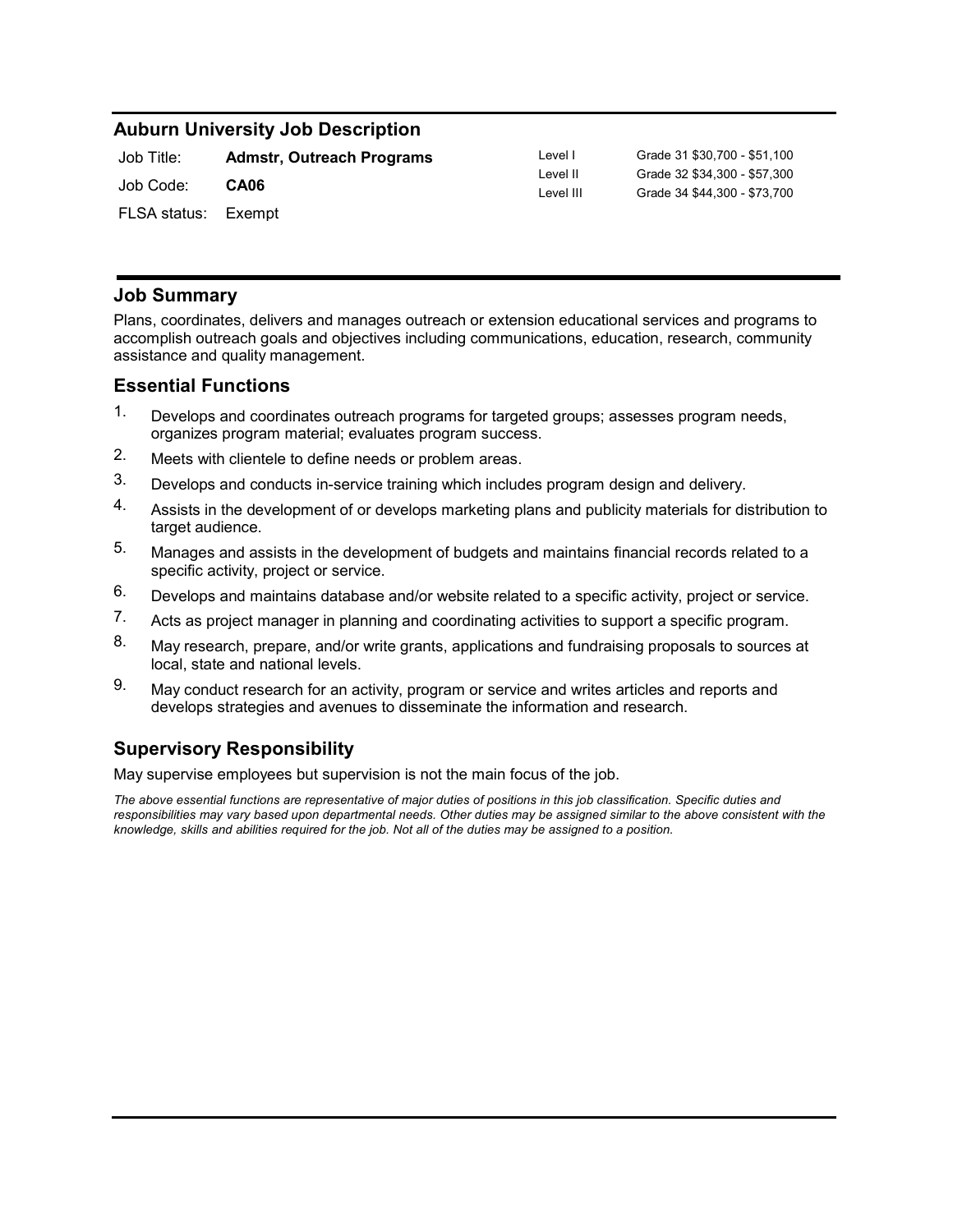# **Auburn University Job Description**

# **Job Family Levels**

| Level        | Responsibility                                                                                                                                                                                                                                                                                                                                                                                                                                                                                                                          | Knowledge                                                                                                                                                                                                                                                                                           | Education and Experience*                                                                                                                                                     |
|--------------|-----------------------------------------------------------------------------------------------------------------------------------------------------------------------------------------------------------------------------------------------------------------------------------------------------------------------------------------------------------------------------------------------------------------------------------------------------------------------------------------------------------------------------------------|-----------------------------------------------------------------------------------------------------------------------------------------------------------------------------------------------------------------------------------------------------------------------------------------------------|-------------------------------------------------------------------------------------------------------------------------------------------------------------------------------|
|              | Under immediate supervision, performs<br>standard tasks using established<br>methods, principles, concepts and<br>procedures related to a specialized field.<br>Judgments are made on routine matters<br>of relatively small impact.                                                                                                                                                                                                                                                                                                    | Knows fundamental concepts, practices<br>and procedures of particular field of<br>specialization.                                                                                                                                                                                                   | Bachelors degree in<br>discipline appropriate to<br>position with no experience.                                                                                              |
| $\mathbf{I}$ | Under close supervision, performs<br>varied duties and assignments involving<br>some judgment. Resolves routine<br>questions or problems, referring only<br>complex issues to higher level. Some<br>evaluation, originality and ingenuity<br>required.                                                                                                                                                                                                                                                                                  | Knows and applies fundamental concepts,<br>practices, and procedures of particular<br>field of specialization, with awareness of<br>related fields.                                                                                                                                                 | Bachelors degree in<br>discipline appropriate to<br>position plus 2 years<br>experience. Experience must<br>include at least 2 years at the<br>preceding level or equivalent. |
| III          | Under minimal supervision, performs<br>complex assignments and fulfills broad<br>responsibilities where required<br>outcomes are defined, but methods and<br>procedures may vary based on<br>professional judgment or precedent.<br>Considerable latitude for unreviewed<br>action. Confers with supervisor on<br>unusual matters. Coordinates the work<br>of others on projects and may assign<br>work to and assist less experienced<br>professionals or support staff. May act in<br>an advisory capacity to managers or<br>faculty. | Possesses and applies a broad<br>knowledge of principles, practices and<br>procedures of a particular field of<br>specialization to the completion of difficult<br>assignments. Also possesses knowledge<br>of related fields and areas of operation<br>which affect, or are affected by, own area. | Bachelors degree in<br>discipline appropriate to<br>position plus 4 years<br>experience. Experience must<br>include at least 2 years at the<br>preceding level or equivalent. |

\* See the "Minimum Required Education and Experience" section of the job description for any substitutions that may be allowed for education and experience.